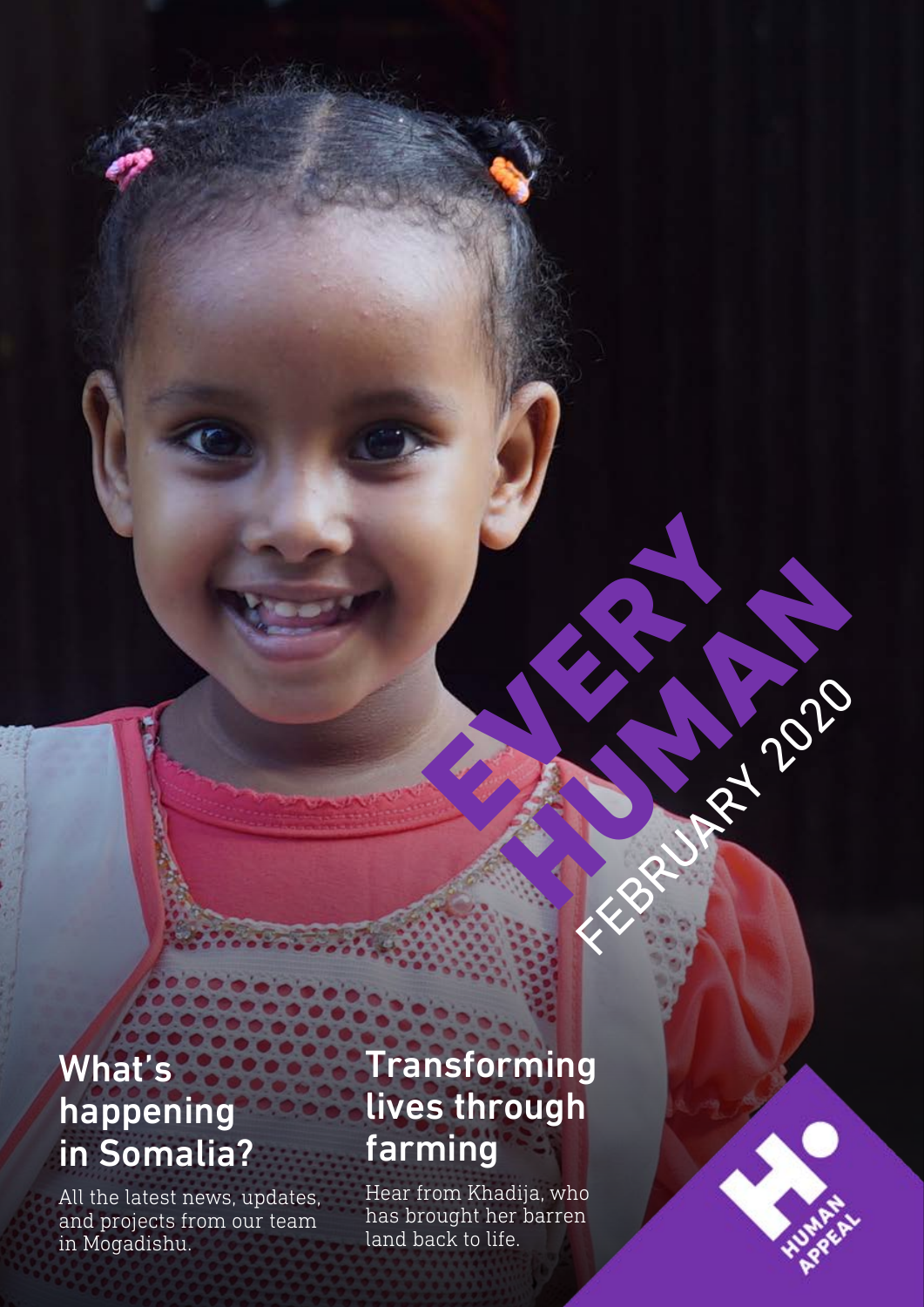### EVERY HUMAN *IS BACK*

#### Welcome to our second edition of Every Human!

Each month, Every Human adds humanity to your inbox, bringing you the latest news, unique stories from our projects, and first-hand testimonies from our teams on the ground. In each issue, we'll focus on one country; this month, February, our spotlight is on Somalia.

Keep reading to learn from our Q&A with Ahmed, who helps drought-affected farmers to revive their land.

You'll also meet Khadija, who we trained as a farming leader; she taught what she learnt to her community, and to her husband and children. You can learn all about orphan sponsorship from our child welfare officer, Ridwan, and from Luul and Hawa, a mother and daughter whose lives have been transformed by sponsorship.

In each issue, we'll give the floor to one of our inspiring local staff members who'll fill you in on the details first-hand. This month, meet 26-yearold Fatima, our communications officer in Somalia.

We hope you enjoy getting to know us a bit better, and from Every Human here at Human Appeal, thank you.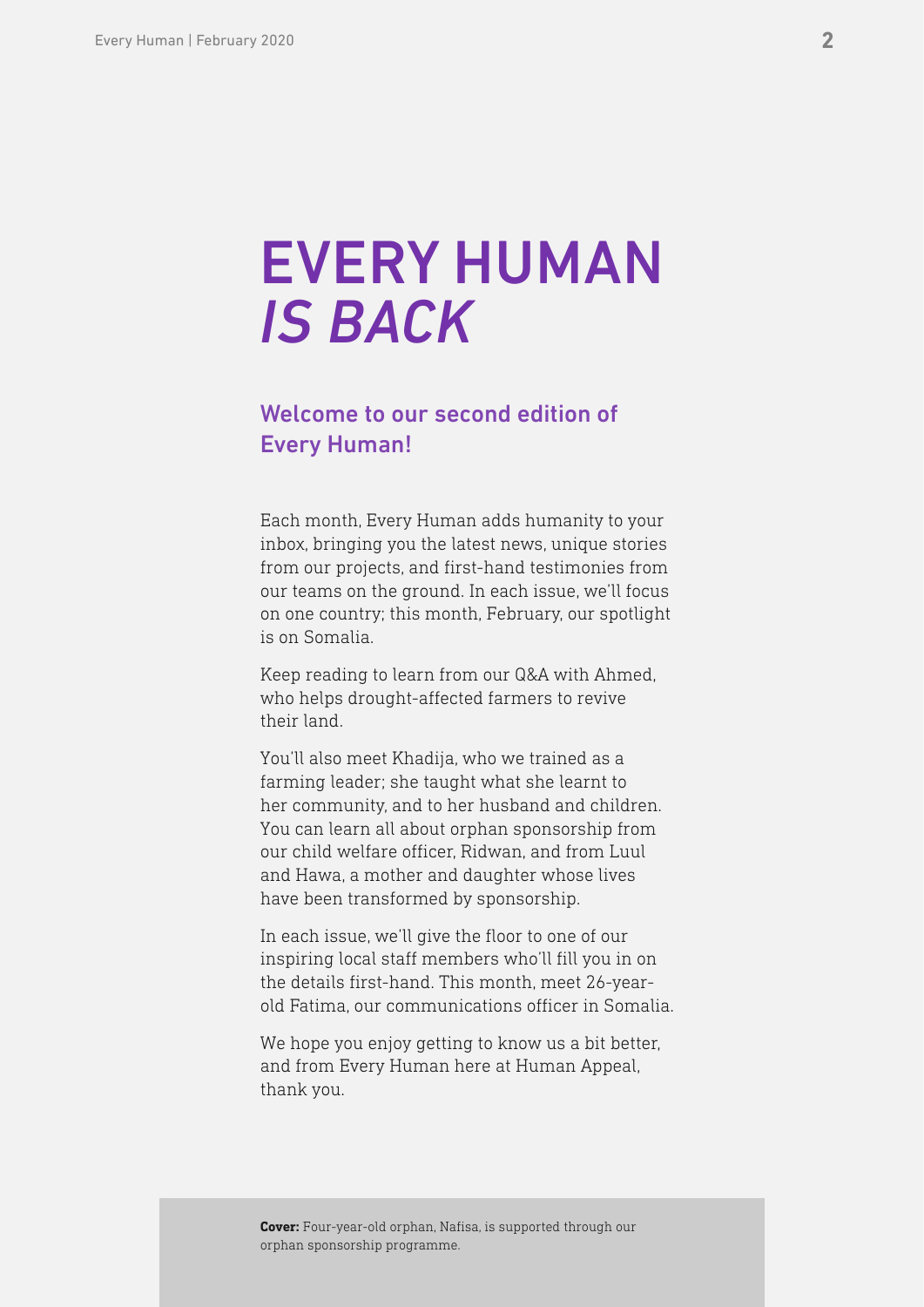### In this issue

| <b>Live from Somalia</b>                                                                                                  | ᠘  |
|---------------------------------------------------------------------------------------------------------------------------|----|
| The latest information about drought, hunger and floods, and how your<br>support is changing lives in Somalia.            |    |
| Turning drought and devastation into a                                                                                    | 6  |
| family farm                                                                                                               |    |
| Hear from one of our farming leaders, Khadija, who tells us how her<br>barren land was brought back to life.              |    |
| Q&A: How do you transform farming for                                                                                     |    |
| a whole community?                                                                                                        |    |
| We interviewed Ahmed, who helps farmers revive their land.                                                                |    |
| The glue that binds families                                                                                              | 9  |
| Our orphan and child welfare officer, Ridwan, tells us about the<br>power of sponsorship.                                 |    |
| What sponsorship means to Luul and Hawa                                                                                   |    |
| The mother and daughter tell us what orphan sponsorship means to them.                                                    |    |
| What's it like working for Human Appeal                                                                                   | 13 |
| in Somalia?                                                                                                               |    |
| Through her writing, 26-year-old Fatima Abshir tries to bridge the gap<br>between those who give and those who need help. |    |

### [Shared blessings](#page-14-0)

I

15

Our monthly charitable Islamic reminder.

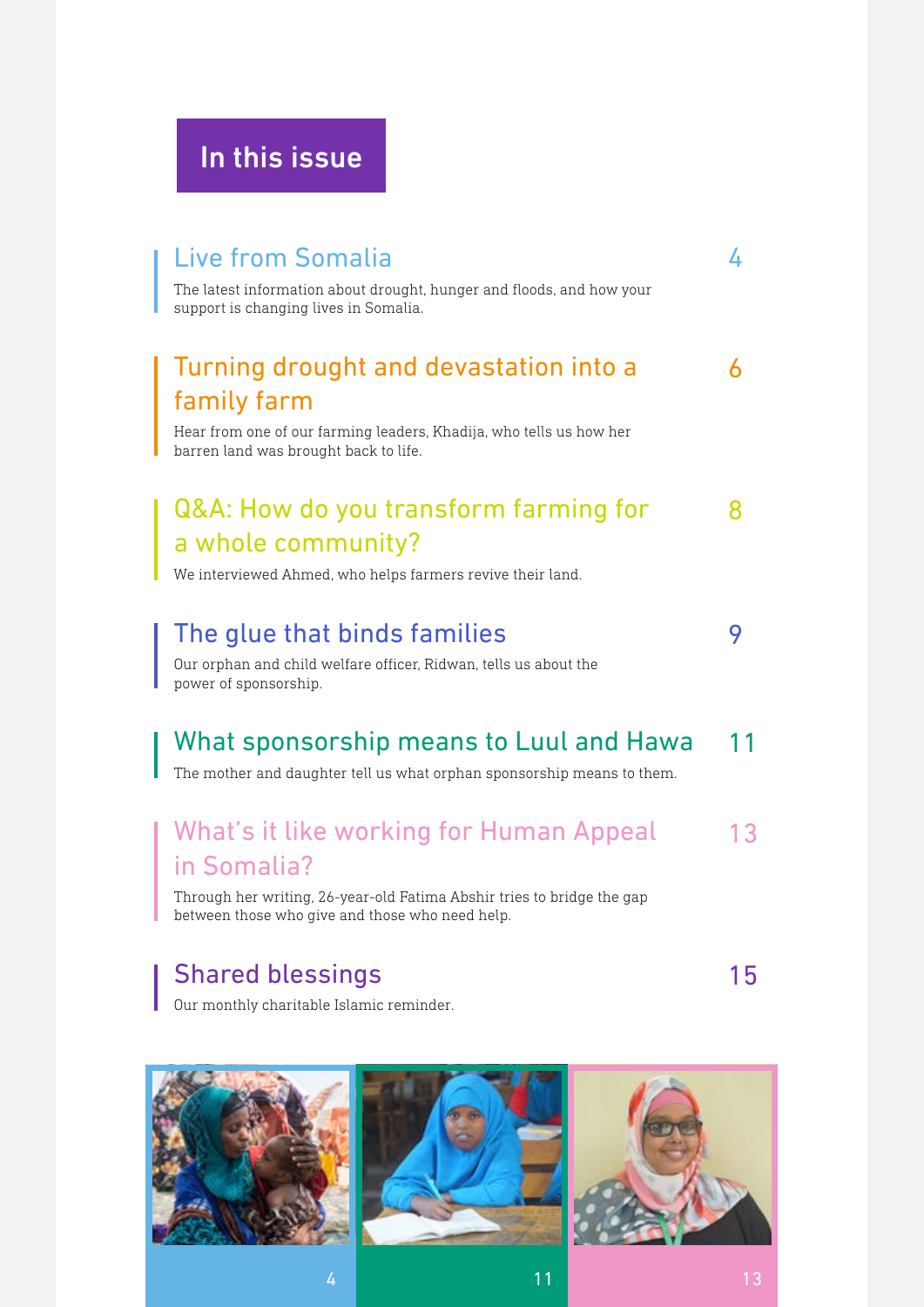<span id="page-3-0"></span>

# LIVE FROM SOMALIA

After the worst drought in nine years, which decimated crops, killed livestock and raised food prices, Somalia was hit by the worst flooding in recent history this winter.

Almost half of all livelihoods depend on agriculture in Somalia, and the United Nations has warned that **2 million**  Somalis are at risk of starvation. Last year, **770,000** were forced to flee their homes because of conflict, drought, and floods.

In all, **4.2 million** people in Somalia, over half of whom are children, need humanitarian assistance.

#### Our projects

We're helping those who have been displaced by upgrading shelters and providing tents to help **3,600** people in Kahda, Mogadishu, and we're planning to distribute winter kits to **1,680** people over the course of winter. In partnership with GlobalMedic, we've delivered medical hygiene supplies to **seven** hospitals, which will support **5,040** patients.

15,000 helped through drought-resistant farming.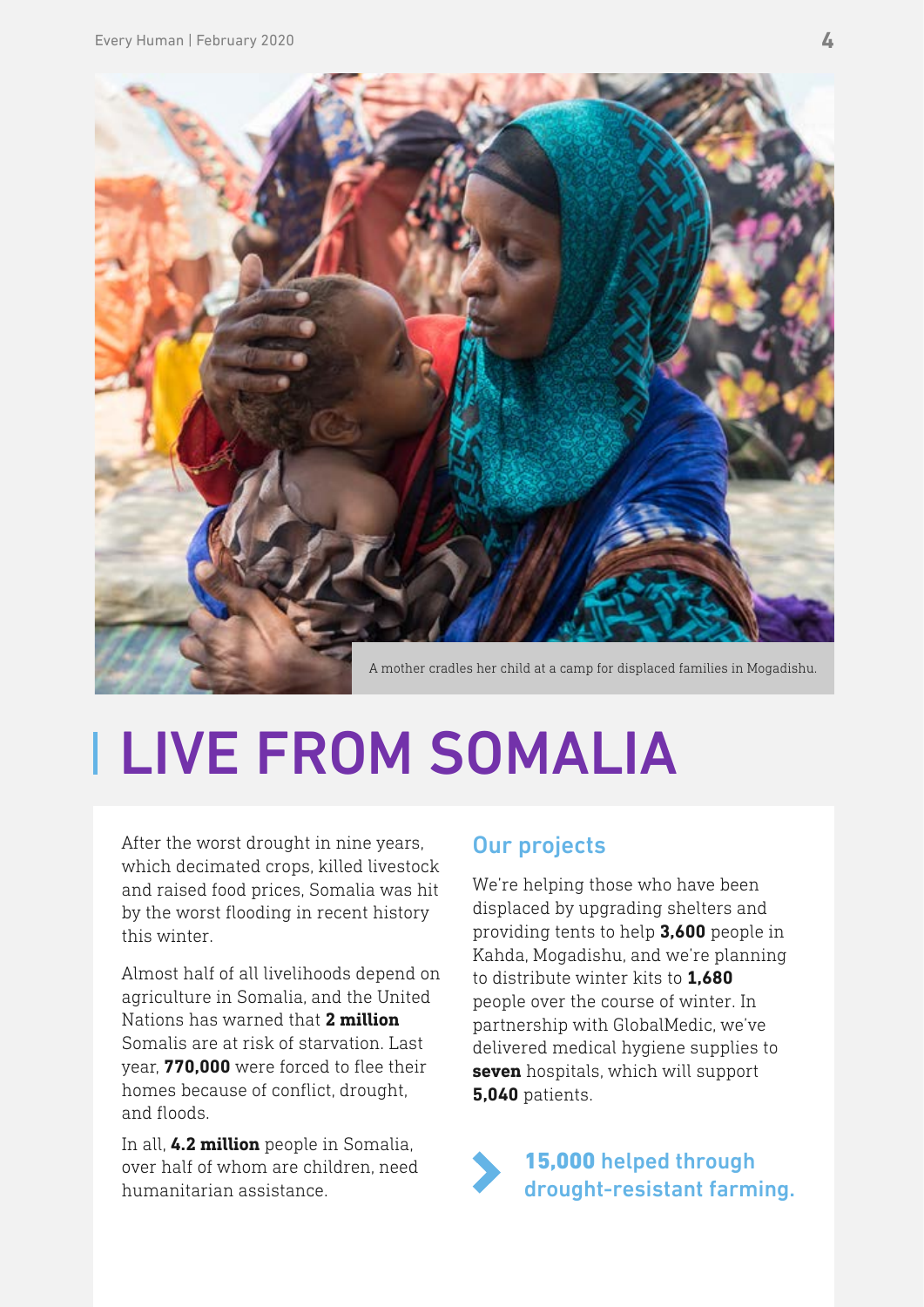

We're also about to launch our child protection project, which will support displaced families and their children, providing them with legal, social, and psychological support through **two** mobile teams and **four** protection assistants. We'll also establish a childfriendly space with activities; in all this project will benefit a total of **19,000** people.

As well as tackling the consequences of displacement, we're working to combat its causes.

We're helping farmers to fight drought by providing training on drought resistant farming, and by installing **50** irrigation pumps to provide water to **2,500** farming families, helping a total of **15,000**.

From emergency to recovery, we want to be there for as many displaced Somalis as we're able to help, providing shelter, medicine, and hygiene kits during the peak of the crisis, and then helping them to build resilience and rebuild their futures through projects that promote protection and help to recover and improve livelihoods.

#### How your donations are saving lives

In late 2016, Human Appeal Somalia started helping people through a local partner, and our country office officially opened in March 2017. Since then, we've seen year-on-year growth in our impact. In 2017, your donations helped over **44,000** people, in 2018, you supported over **53,000**.

Last year, together, we helped **84,000** people in Somalia through projects that promote healthcare, support livelihoods and food security, and give people access to clean water and sanitary facilities.

In the coming months, we'll be working to improve sanitation facilities for people who have been displaced, and for children across **42** schools, in partnership with UNICEF

863 orphans sponsored.

19,000 to benefit from child protection project.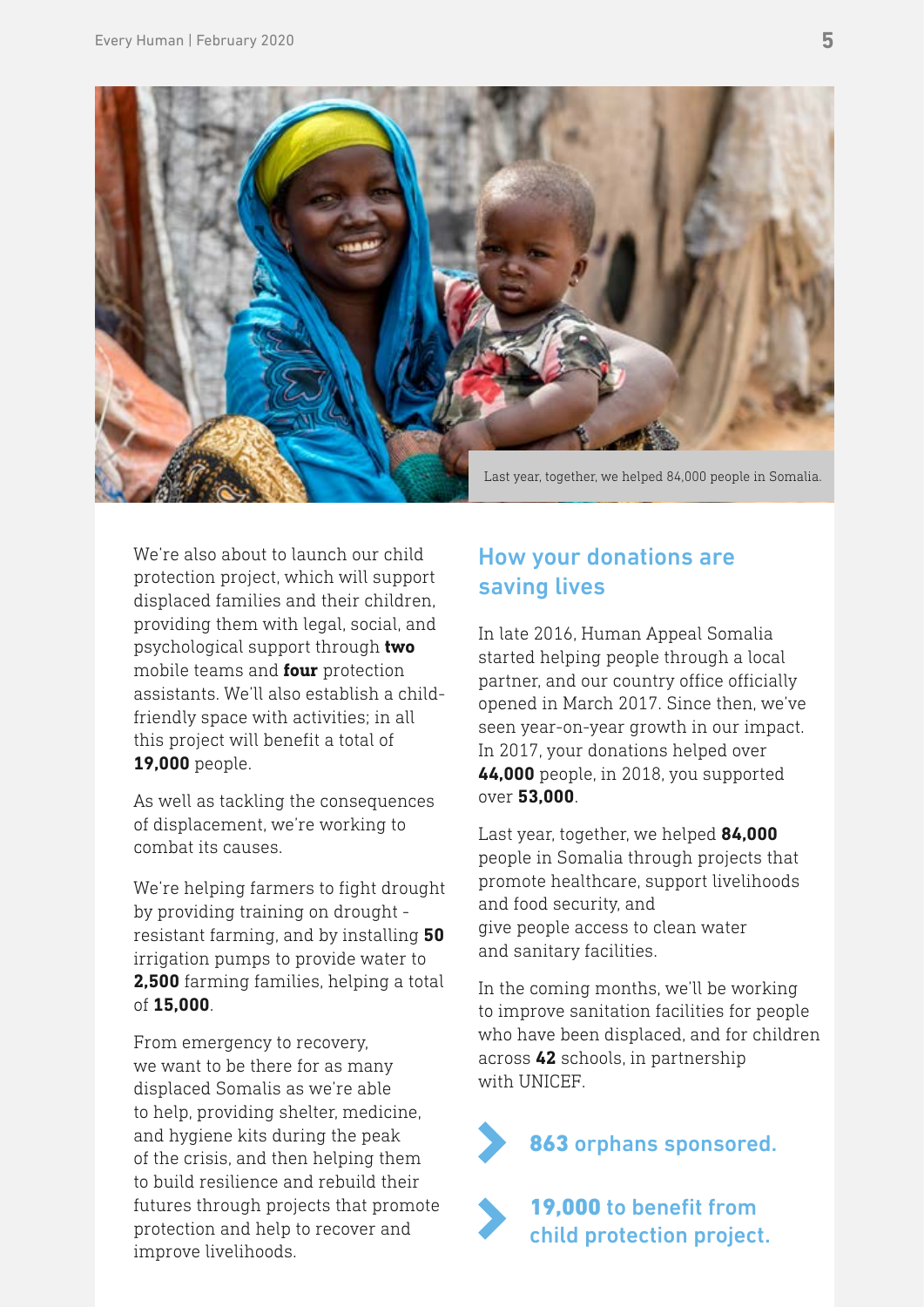<span id="page-5-0"></span>

# TURNING DROUGHT AND DEVASTATION INTO A FAMILY FARM

In Luuq and Bardere in the Gedo region of Somalia, we've installed **50** irrigation pumps to support **2,500** farmers at **600**  farms. We're training **500** farmers as leaders in good farming practices, giving killed livestock, and resulted in severe them the skills to train other farmers.

39-year-old Khadija lives with her husband, Omar, and their nine children in Musawa village, Bardere. She used to sell vegetables and Omar used to farm; they have **seven** hectares of land but they had been unable to work since last year's drought, which devastated farmland, water and crop shortages.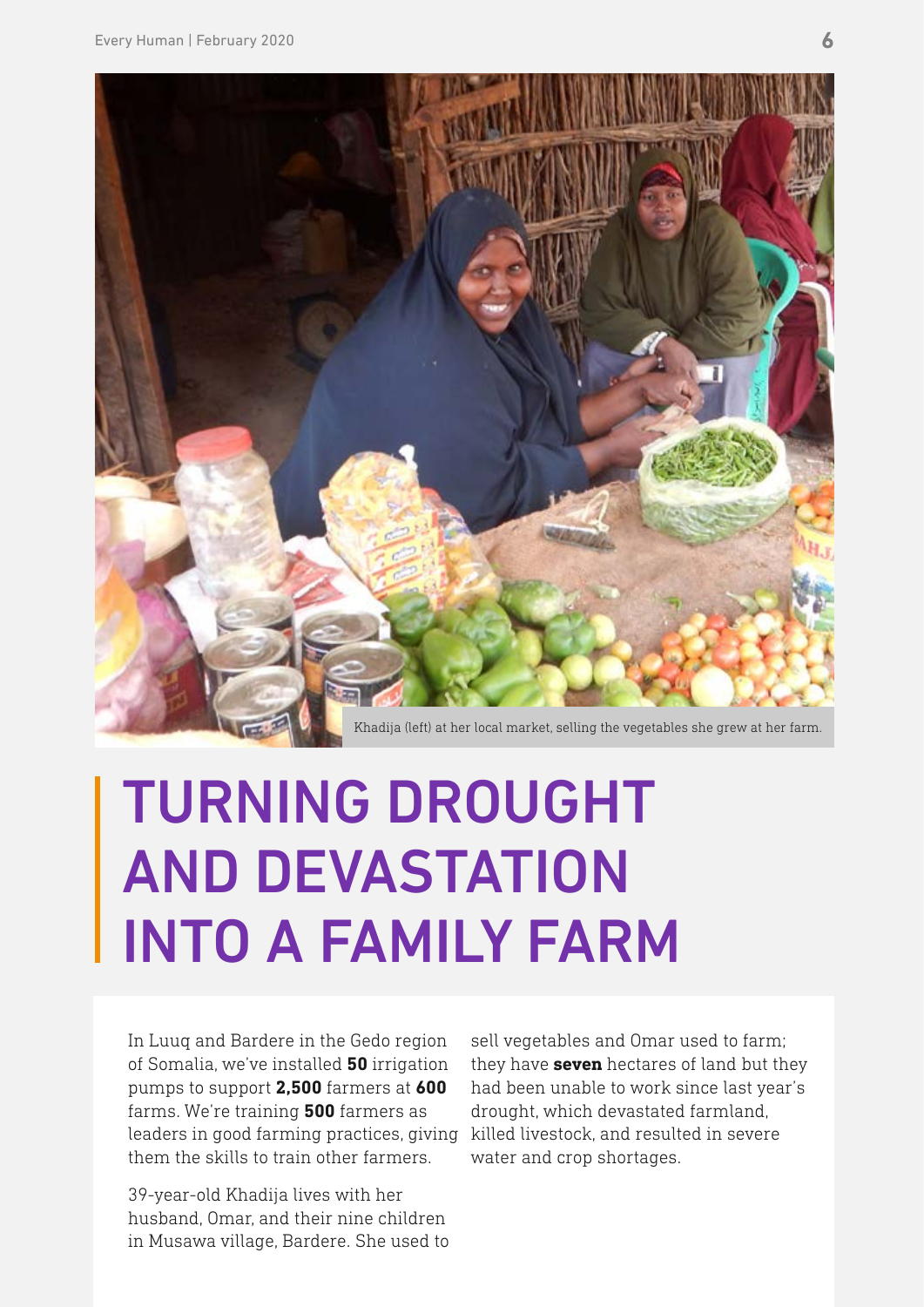"Our land was bare and dry due to the drought. I didn't have the tools and resources to prepare the land for crop production," Khadija explained.

Human Appeal provided Khadija with drought-resistant farming training, and installed an irrigation pump nearby. Khadija passed on what she learnt to her husband, and, today, Khadija and Omar grow chilies, tomatoes, pumpkins, lemons, bananas, beans and sweet potatoes.

"I didn't know about irrigation, and I used to use old farming tools. With the land preparation and irrigations pumps, I'm more confident in my work and I'm able to grow crops and feed my family.

"I'm also able to sell my fruits and vegetables at the market to earn an income… I go to the market on a daily basis, while my husband works on the farm, and my children help him.

"I'm also able to share our produce with my relatives and teach my fellow farmers the knowledge I've learnt."

"[Now] I'm self-reliant and don't depend on anybody."

This project is helping vulnerable families to break the cycle of food scarcity, and giving farmers the means to cultivate their land, sell their crops and remain self-reliant.

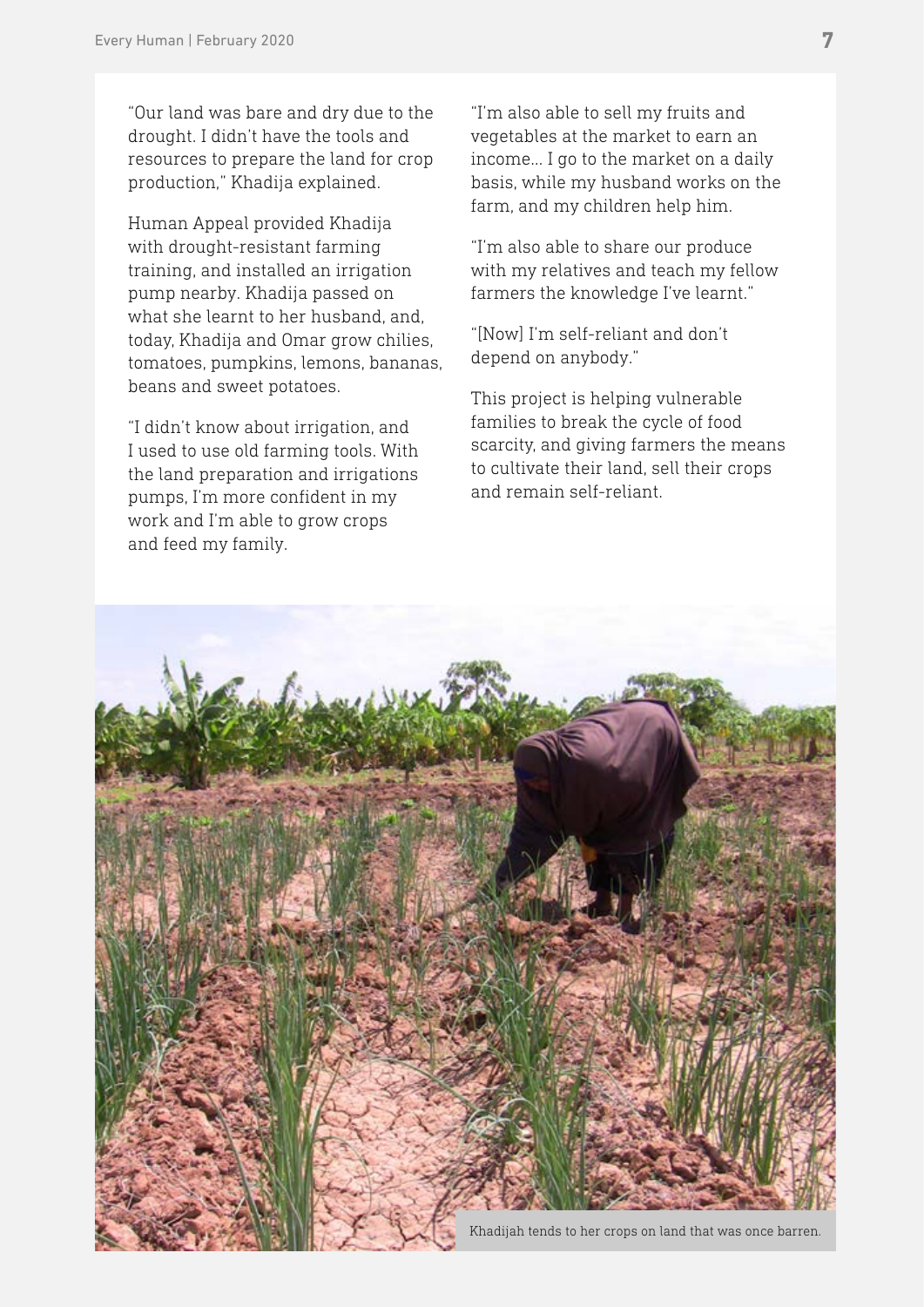# <span id="page-7-0"></span>Q&A: HOW DO YOU TRANSFORM FARMING FOR A WHOLE COMMUNITY?

Ahmed Omar Salihi has been a field officer in Somalia since 2018. He helped to implement our droughtresistant farming and irrigation project, working to help Khadija, and **2,499** other farmers.

## **"** What's a typical morning at work like for you?

On a typical day, I start by checking on the land preparation and crop production with the farmers. I love this part of the job and enjoy talking with them and helping them with any farming challenges they might face.

#### How do you help the farmers?

In addition to the practical training and irrigation pumps that Human Appeal provided, in partnership with the Japanese Embassy, I personally try to encourage the farmers and help them to become independent, so that they can depend on their farming for their livelihood.

It's important to follow up with people we help as it gives them confidence and lets them know they are taken care of, even after the project has ended.

#### How did you train the farmers?

We hired an agronomist to train them in a conference hall, who taught them about irrigation, seed selection, crop

rotation, land preparation, preventing cross-contamination, as well as all the steps involved in growing, harvesting, packing and storing produce.

#### How did the training correct farming mistakes?

They were able to turn the theory they learnt into practice on their land. It significantly changed their methods and helped to improve productivity and sustainability, which goes a long way in improving their yields. They also passed their knowledge on to other farmers, so it had a knock-on benefit for the community too.

#### How does this project impact the wider community?

The skills that we teach the farmers will help them to run a sustainable farming business by increasing their income and yield, and by saving time and costs. This will help to improve the situation for everyone in the village.

**"**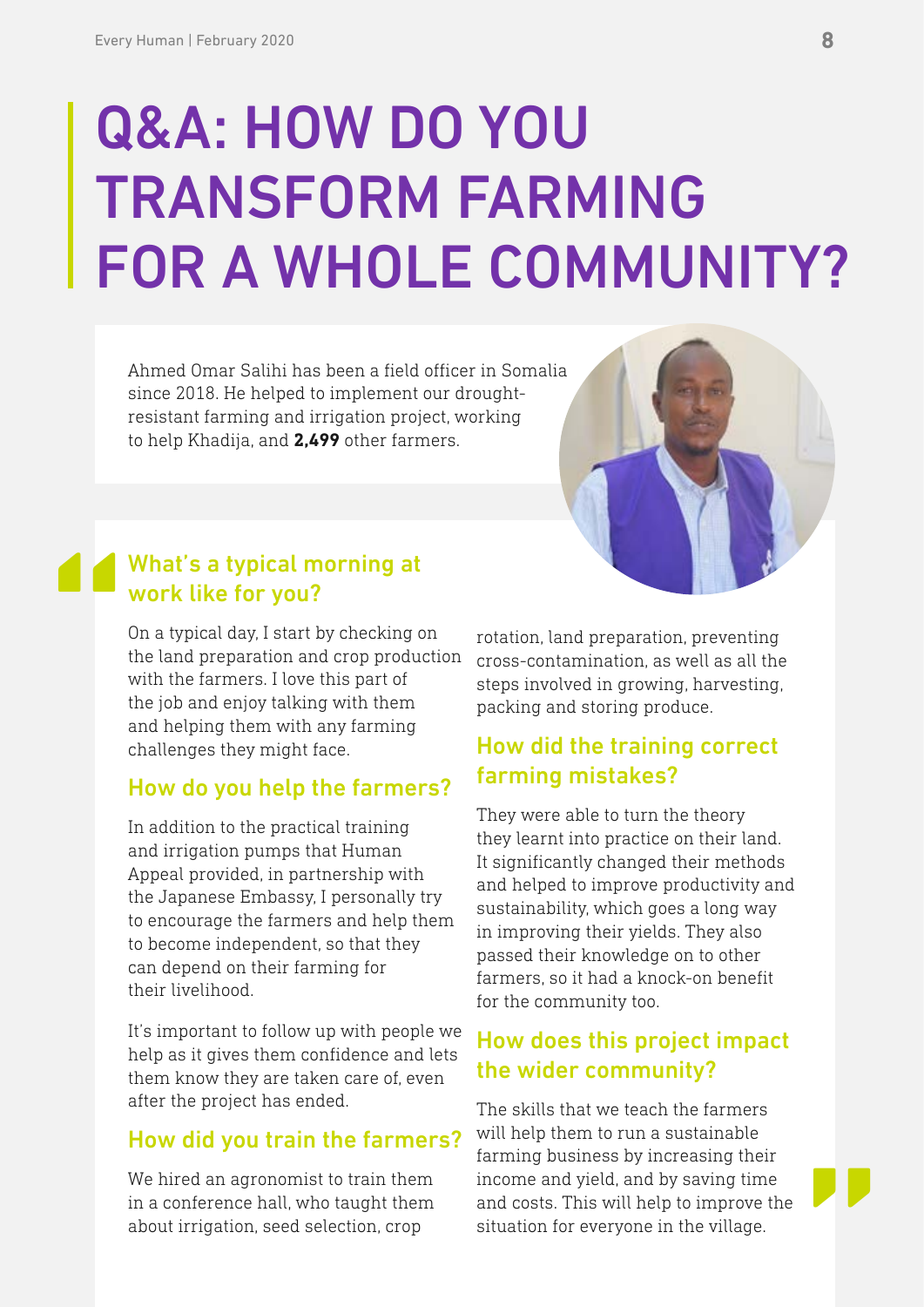# <span id="page-8-0"></span>THE GLUE THAT BINDS FAMILIES

Ridwan Hassan Hared is Human Appeal's orphan and child welfare officer in Somalia. When you sponsor an orphaned child in Somalia, Ridwan is the one who makes sure it gets to exactly where it's needed.

Every month, **863** of our supporters give a generous donation to some of the most vulnerable children in Mogadishu.

Let's hear from Ridwan about what it's like caring for these children every day.

Frankly, I can say that I didn't choose this job, it chose me! I used to work in the Finance Department and, when I began as the orphan and child welfare officer, I had to carry out both jobs until my replacement was recruited. I definitely learnt to multitask!

**"**

But I knew there were so many orphaned children in my country who needed help, and I felt like the best way I could help them was in this role.

So what do I do? Well, I maintain close coordination with the sponsored families, conduct field visits, register orphans for sponsorship, make sure they are protected and safe, ensure they receive their sponsorship on time, and monitor the progress of the children that you, our supporters, help.

#### The highs and lows

The biggest challenge I face on the job is the fact that there are so many orphans who live outside of Mogadishu, and right now we only

have the capacity to help those in the capital, but I hope we have enough support one day to expand this.

**"** Also, we still have 387 orphans registered and in need of sponsorship, but, right now, there just aren't enough sponsors to support all the orphaned children who need help in Somalia, but I hope this improves soon.



Ridwan Hassan Hared Orphan and child welfare officer, Human Appeal, Somalia.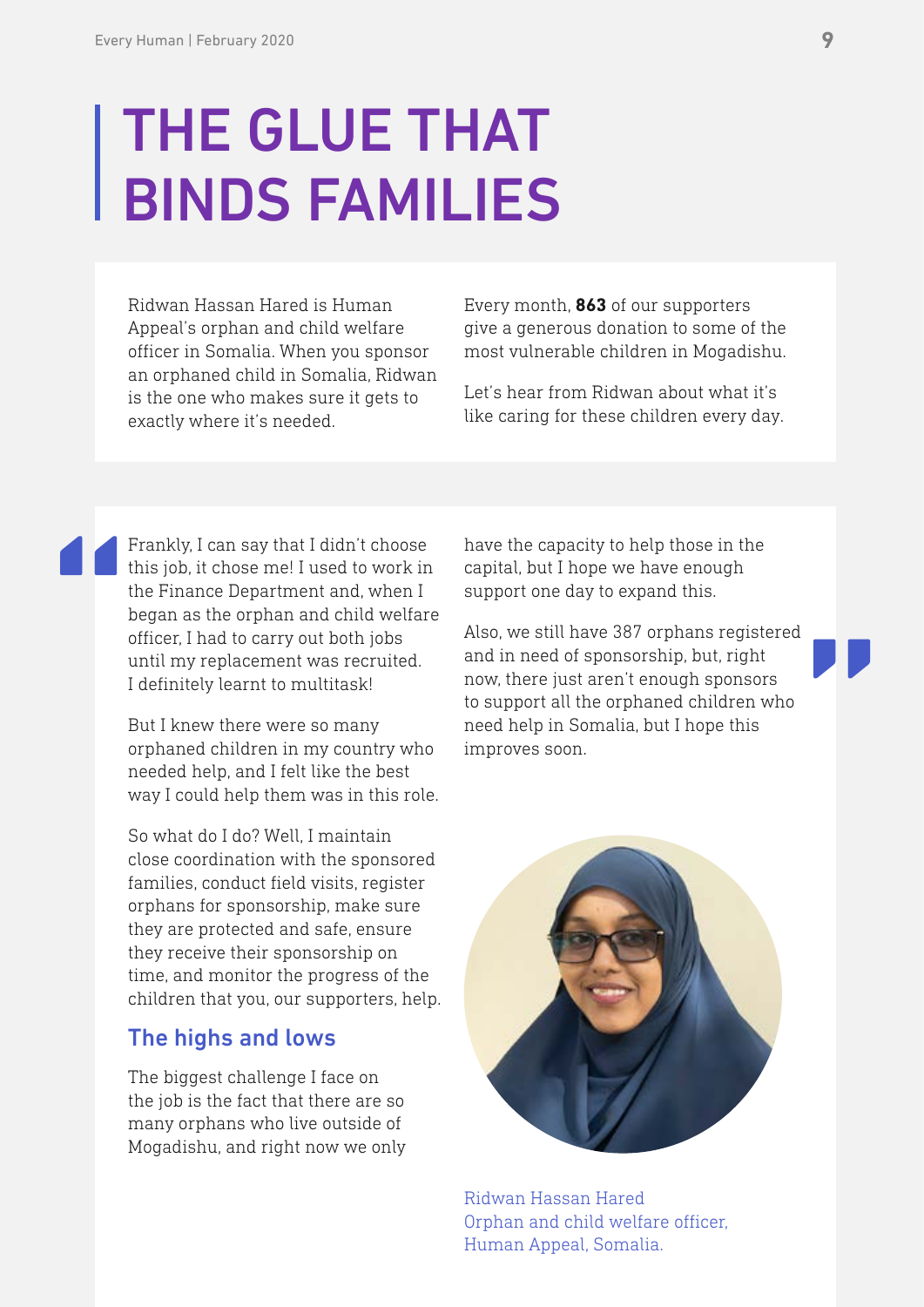**"**

Once, when I had just started out in the orphan sponsorship programme, we were assessing families. I visited a home where the father had died the day before due to a severe illness. I wanted to be as sensitive as possible and to not overwhelm them with questions, but they were so sad at their loss that they really couldn't speak at all.

We've managed to register three of those children as sponsored orphans and they mean a great deal to me, and it means so much to have seen how the programme has helped these children.

Sometimes the impact of orphan sponsorship can be forgotten, especially in comparison with emergencies. But the children we support have been through incredible hardship, and this work truly changes their lives – it helps to pay for their food, water, healthcare, shelter, clothing and education.

It holds families together when the worst happens, and it builds brighter futures. Your support means so much to them, and to me.

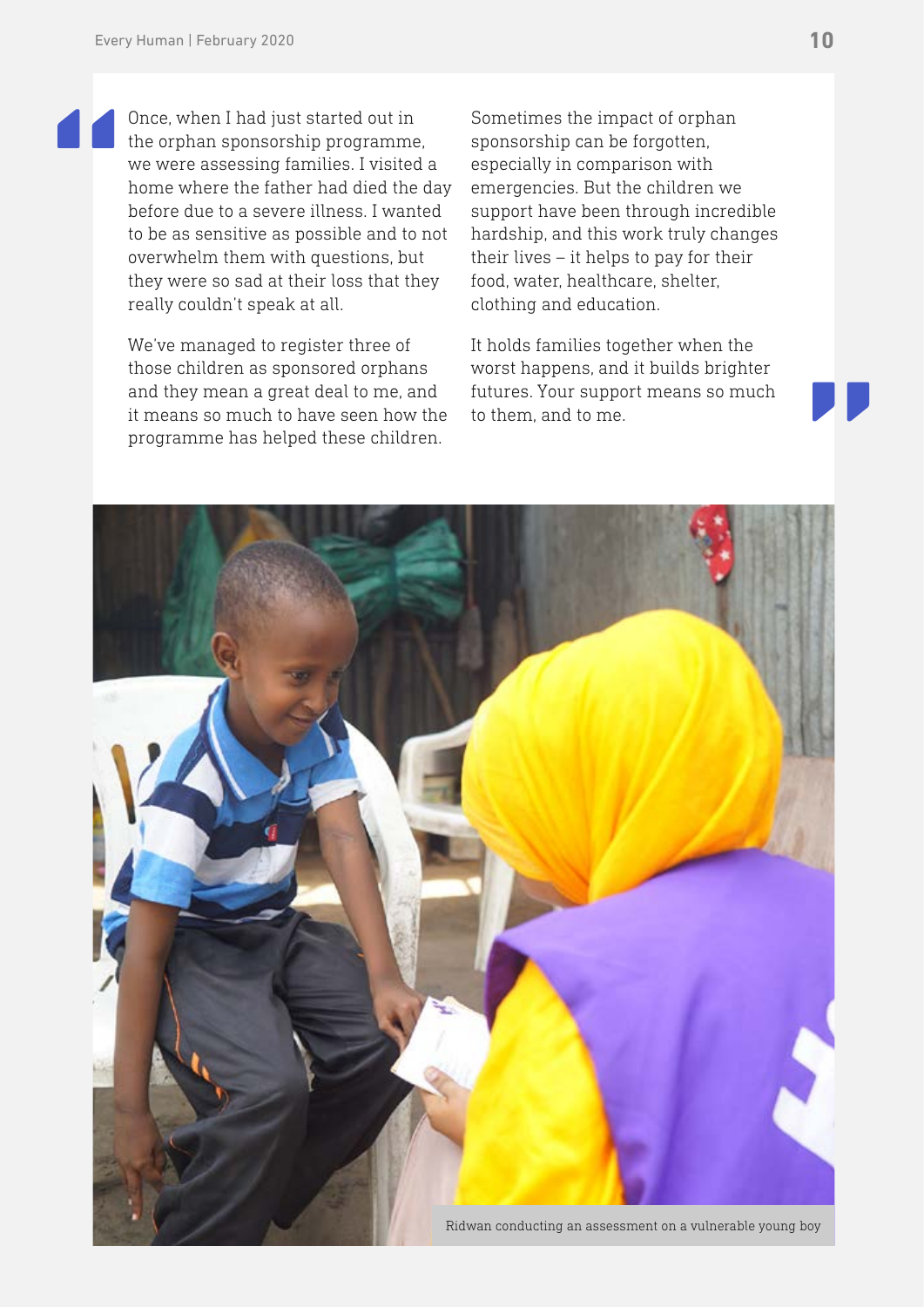# <span id="page-10-0"></span>WHAT SPONSORSHIP MEANS TO LUUL AND HAWA

10-year-old Hawa is a clever little girl. At her school in Wadajir, Mogadishu, her favourite subjects are Maths and English. her father died, Hawa's mother, Luul, "I love to study," she told us, "and when I struggled to look after Hawa and her grow up, I want to be a nurse."

But it wasn't always easy for Hawa to get the schooling that she loves. After three siblings.

And even when she's not at school, Hawa likes to spend her time reading, and helping her mother.

### **"**

I got into an accident a few months ago and I've not been in my best state," said Luul, "I have another daughter at school and two sons. My younger son is at university but the eldest didn't go because I couldn't afford the fees, so he works casual jobs.

**"**

- Luul, Hawa's mother

Thanks to your generous support, we've been able to provide Luul with regular support to help her to care for Hawa. Our orphan sponsorship programme doesn't only help to keep Hawa fed, sheltered and in school, but it has a transformative knock-on effect. It helps to cover the cost of their rent, water, and clothing, which supports the whole family, and helps Luul to afford to keep Hawa's sister in school.



Hawa attends class at Imran Bint Hussein School.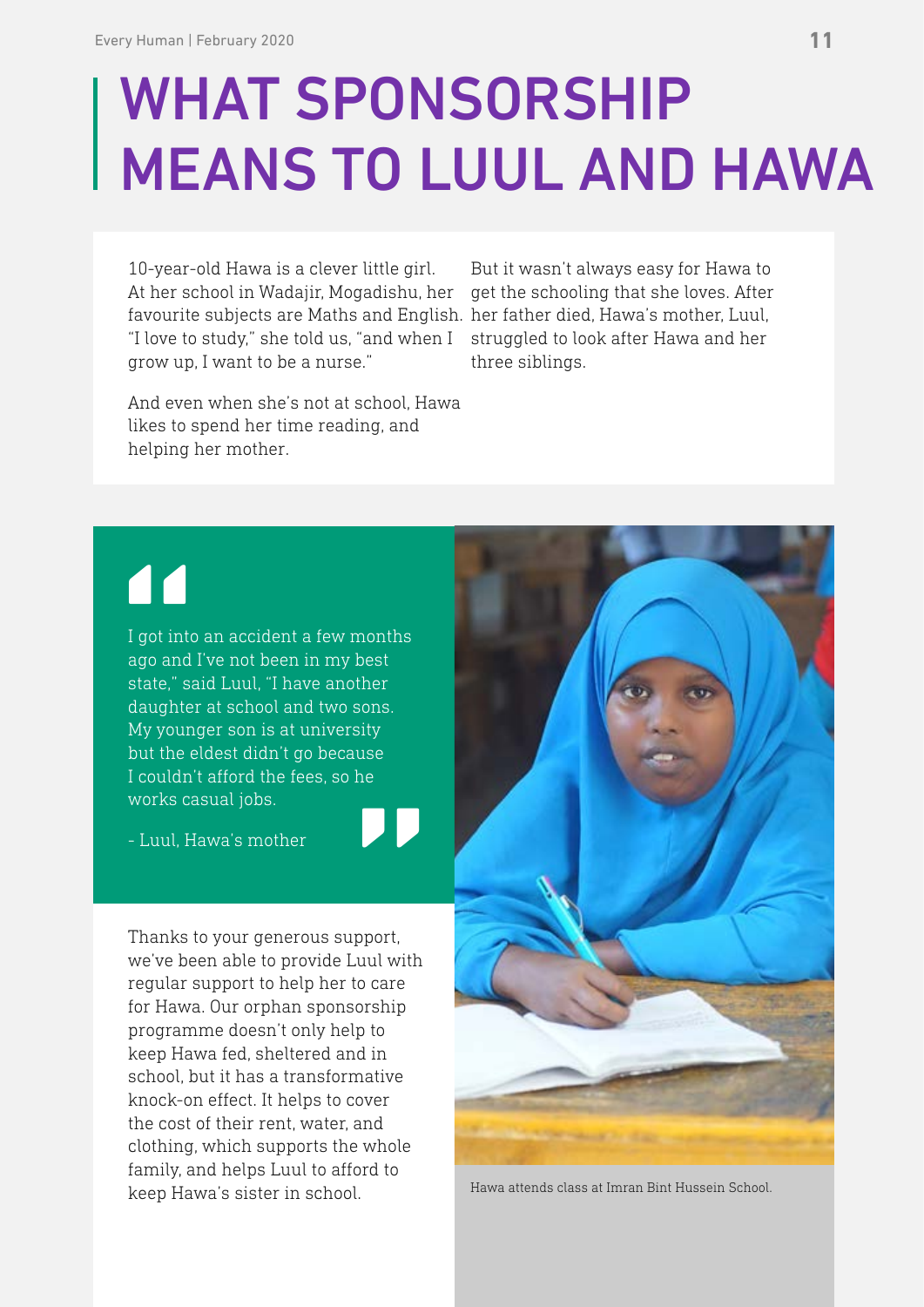

### **"**

There's still a chance for my three youngest children. I'm confident that if they can finish their education that they will be able to have better futures. Hawa is happier and more confident since receiving sponsorship, because she's able to go to school and buy her learning materials and other things she needs.

-Luul, Hawa's mother



When a mother like Luul doesn't have to pick, between immediate needs – like food – and long-term needs – like education – then she is empowered to give her children the best startin life.

"I'm thankful to have received the sponsorship; it has made my life better," added Hawa. Your donations relieve some of the pressure and struggle for widowed mothers and their children.

In Somali, Luul means diamond, and, to Hawa, it's the most befitting name possible.

"My mum is as precious as a diamond," she said.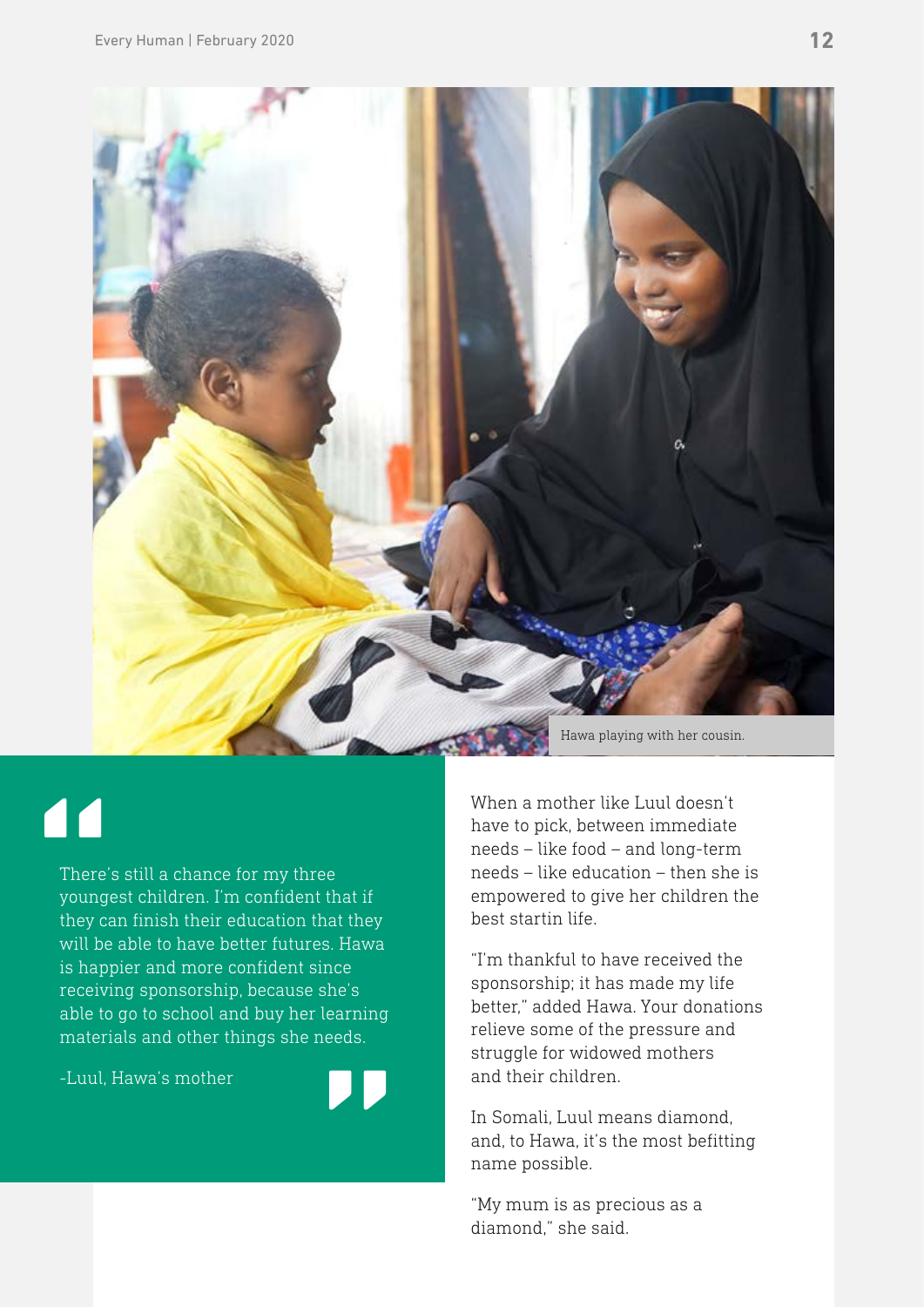# <span id="page-12-0"></span>WHAT'S IT LIKE WORKING FOR HUMAN APPEAL IN SOMALIA?

Each month, we pass the mic to one of our field staff members. They're at the forefront of our work, responding to – and even experiencing – crises, while helping local communities to build resilience.

This month, hear from **Fatima Abshir**, a 26-year-old in Mogadishu, and Human Appeal's communications officer in Somalia.



It's my job to be the connection between Human Appeal Somalia and the public. I'm happy to be able to help people by listening to their stories, sometimes during the most fragile time of their lives, and getting their voices across to you. When I'm in the field, I take their photos, record video, and write their stories, always with their permission.

**"**

I believe that we must all try to put ourselves in someone else's shoes to see things from a different perspective.

Humans have so much in common, no matter where we are in the world. There's a power in getting these stories out – it builds a bridge between the people who need help and those – like you – who offer to help, and it's also therapeutic for those who are living through difficulties to tell their stories, to feel heard, and to know that there are people out there who care.

I had the great honour of being named the Best Employee of 2018, which I was awarded for my hard work, for showing initiative and for going above and beyond my responsibilities – this award has motivated me to work even harder, and I'm always trying to improve.

My job is exciting and rewarding. It's wonderful to work with diverse people from all walks of life who unite in the common goal of wanting to help the most vulnerable people.

But sometimes, this job can also be very difficult. The insecurity in parts of Somalia can make it difficult to help effectively.

I remember that two years ago in Ramadan, I visited a camp for displaced people in Kahda where we were distributing hot iftar meals. I saw a young woman who was waiting for her meal, she was carrying her very

**"**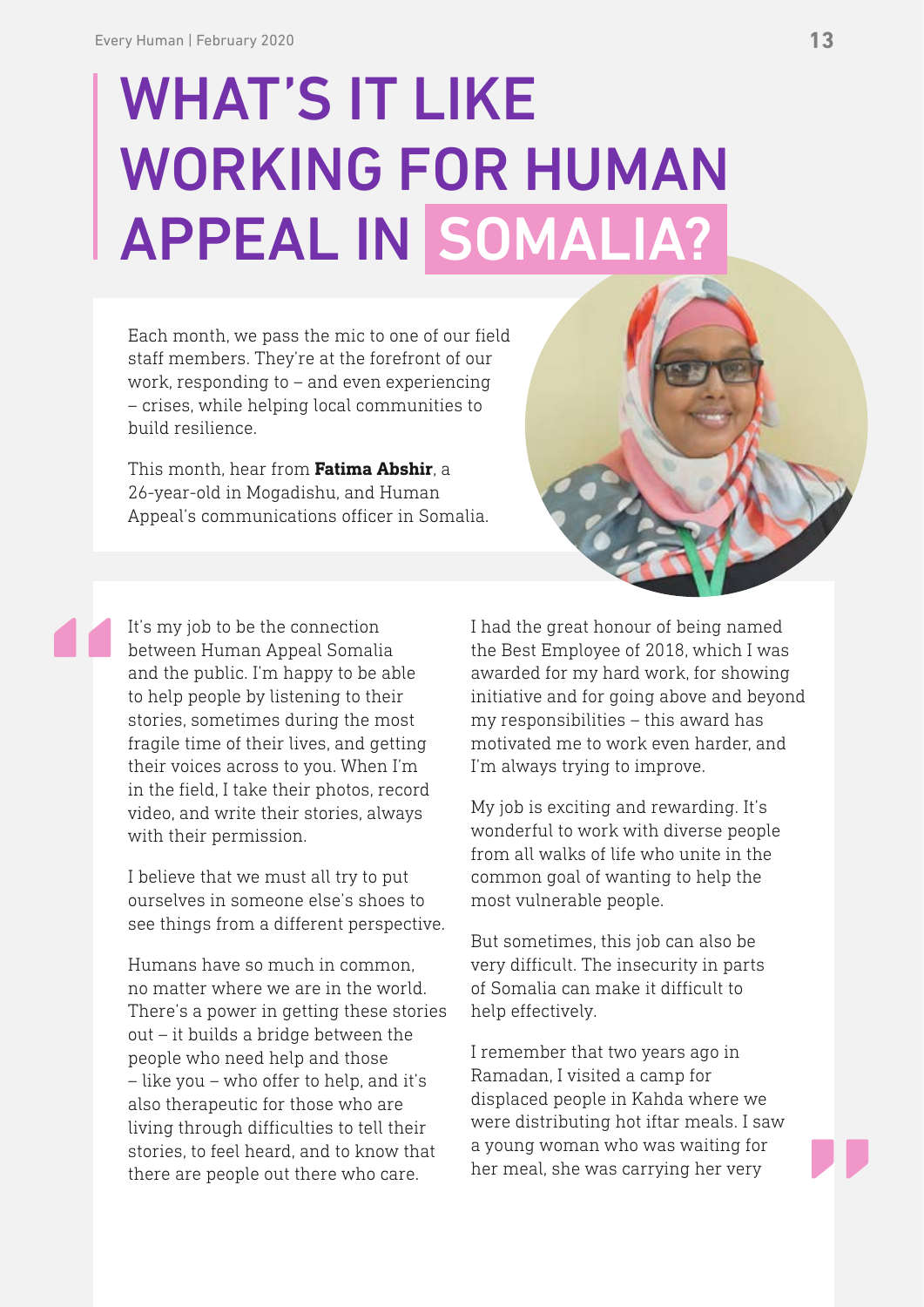**"**

malnourished child. We chatted and she told me that her child is sick, and that she had three other children at home, one of whom was very ill. When I went back to the camp 10 days later, I went to check on her and found that both of her sick children had died.

It made me incredibly sad. She told me that even though she is mourning two of her children, she still has two more to care for. I wanted to help her, so I raised **\$500** with my friends to help her to start a business. This allowed her to buy and sell vegetables for profit outside her tent in the camp, so that she's able to bring in a regular income and feed her children.

And I think if you speak to most people at the Human Appeal family, you'll find that they believe the same thing – that we are humanitarians, even when we're not "on the job". As people with means, it's our duty to help people at all times.

You need to be passionate about humanitarian help if you want to work in a development organization. I believe that when you've been blessed with skills, it's your responsibility to use them generously.

I hope you've enjoyed getting to know me a bit better. Look out for my stories and interviews with people from Somalia – you'll even find a couple in this edition of Every Human.

And thank you for doing an outstanding job in helping people for the past



Fatima helping arrange the orphan sponsorship payments